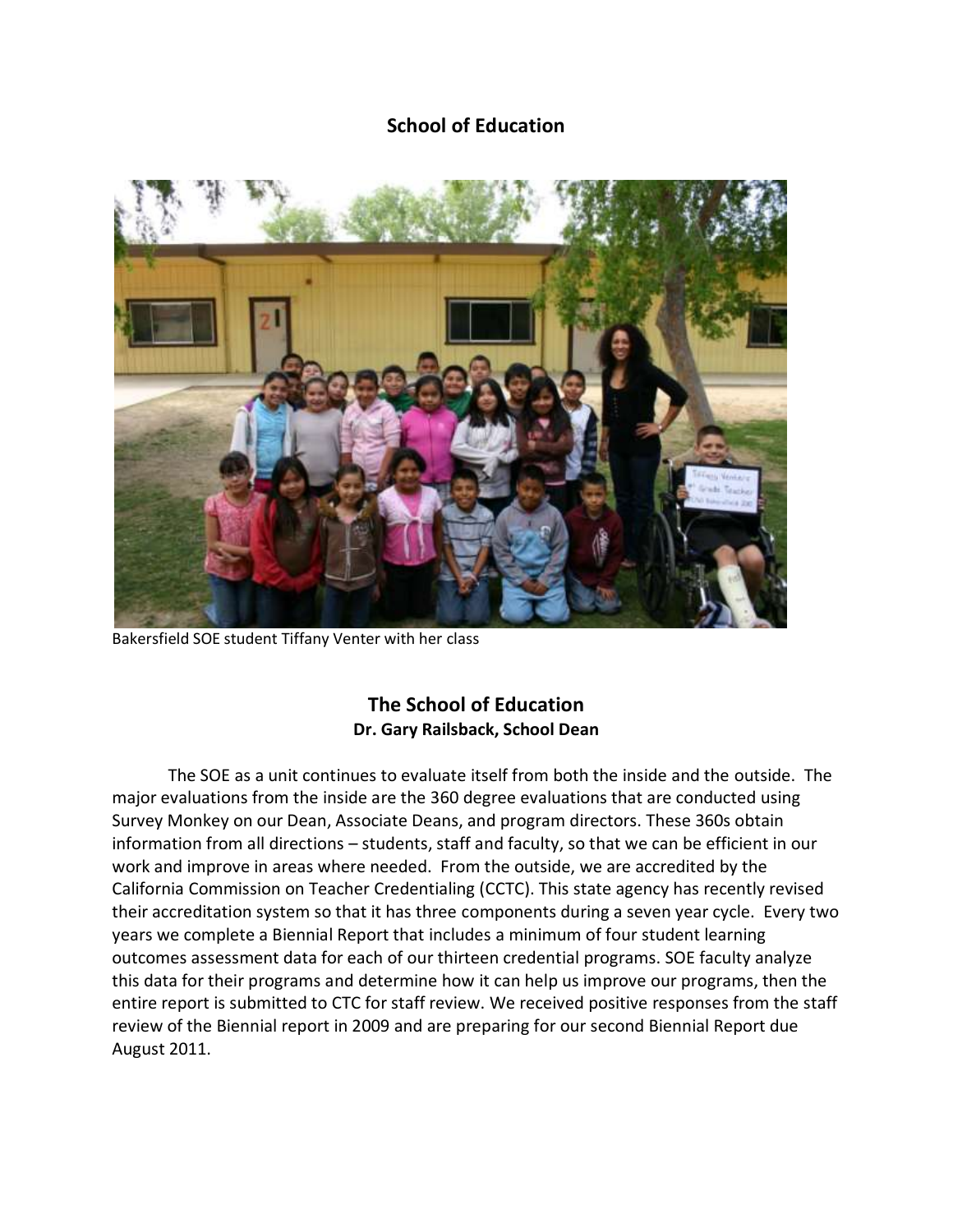The second component of CTC accreditation is titled Program Assessment. This component requires faculty to respond to each of the CTC Program standards for the credential they supervise, demonstrating how we meet the program standards. The documents are sent to Sacramento where they are "peer-reviewed" by colleagues at other institutions. We submitted the original drafts in December 2009 and all of our credential programs have met the criteria of "preliminarily aligned" except two that are still being reviewed. The term "preliminarily aligned" is used until the site visit team confirms what has been submitted on paper actually happens.

The third component of the CTC accreditation is a site visit. We were just informed that our next site visit is February 5 – 8, 2012. The SOE has also applied for NCATE accreditation and the two agencies will come to campus at the same time to meet our students, faculty and staff to determine if we meet stringent national and state standards. The SOE is hosting a "mock visit" or dress rehearsal on May 11-12, 2011, to help us prepare for the actual visit next year.

The documents that have been submitted for this current cycle of accreditation are available for viewing on our TaskStream website <http://www.taskstream.com/ts/railsback/CTCProgramAssessment.html>

 At the beginning of the 2011-12 academic year the SOE was reorganized around the concept of having one program director for each credential program that would provide administrative support across all of our centers. Prior to this change we had one program coordinator at each regional center without one person being in charge. Though change is always difficult, this change has helped us to focus on program alignment and fidelity and helped us to reduce the number of administrative units given for program coordination and to have our full-time faculty be available for teaching more courses.

## **Arcadia Regional Center Dr. Doretha O'Quinn, SOE Associate Dean End of Year Highlights 2010-2011**

The Arcadia Regional Center has experienced the most severe enrollment drop due to teacher layoffs in the Los Angeles Unified School District and other suburban districts due to the financial crisis, enrollment declines and school closures. Superintendent and personnel directors continue to tell us to keep preparing high quality teachers due to the predicted upcoming teacher retirements. To adjust our staffing levels to this enrollment decrease Arcadia has made the following adjustments.

#### Personnel Transitions:

Arcadia Regional Center began the year with several staff and faculty transitions to adjust staffing levels to the current enrollment. The consolidation of the Graduate Student Financial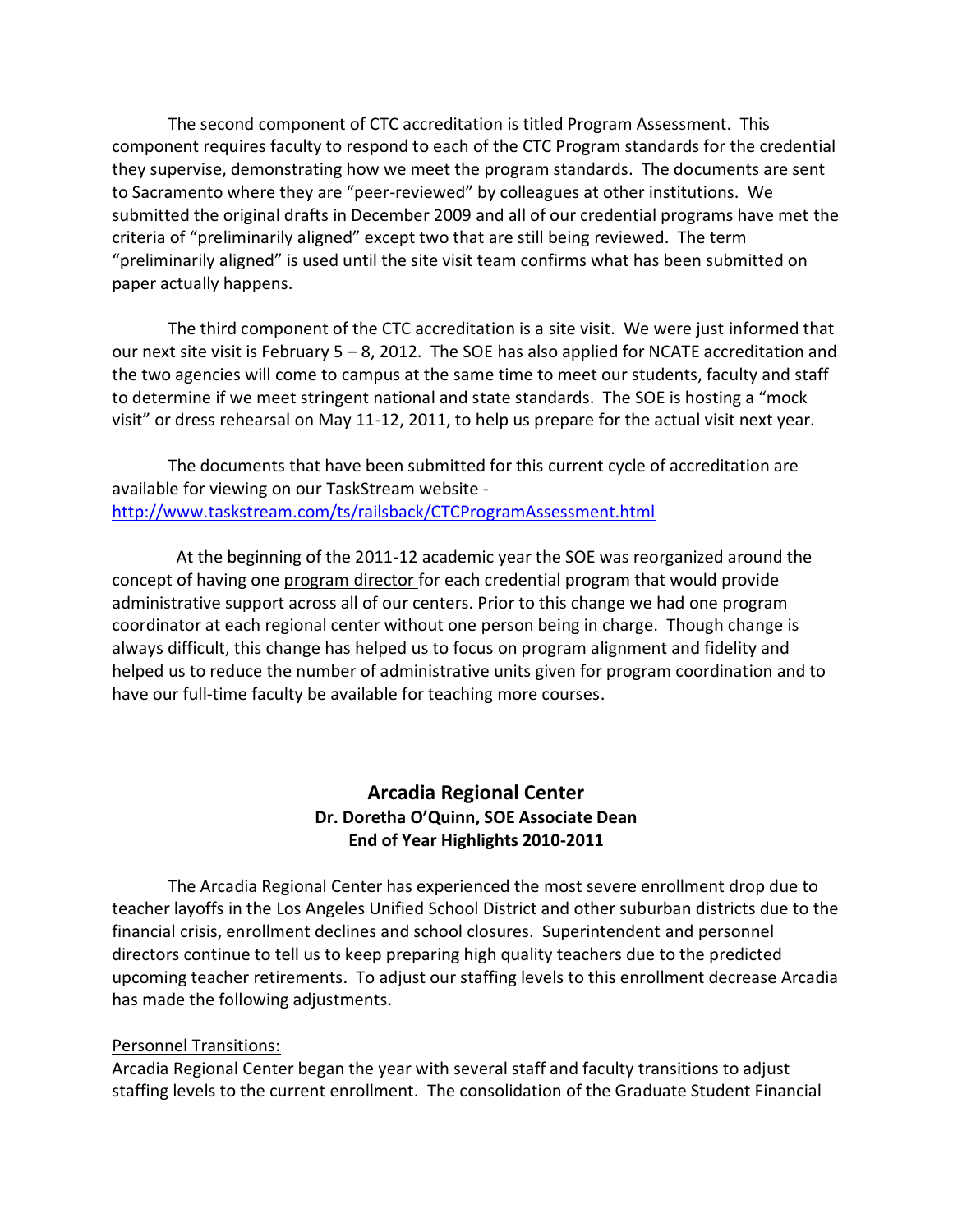Services (SFS) Department resulted in the loss of the two SFS Counselors (Lisa Curtis. Wilma Anders). Two SOE staff members (Dee Ann Tate, Penny Tucker) were laid off due to budget reductions. There was one full-time faculty member resignation from Jessica Miller, Single Subject Coordinator that took a position as a charter school principal.

#### New Hires:

- Dr. Robert Farrar joined the Arcadia Regional Center as a part-time faculty member (Single Subject Admission Chair/ Advisor) to replace Jessica Miller.
- Penny Tucker rejoined the School of Education in February 2011 to serve as the TaskStream Coordinator and her office located at the Arcadia Regional Center while serving all centers.
- Rev. Julie Best joined the Graduate Chaplaincy team to serve the Arcadia students, staff and faculty.
- Wanda Calhoun, a PPS/School Counseling student was hired as a student worker to assist with clerical support in the Arcadia Office.

### Faculty/Staff Training and Development:

- The Arcadia Regional Center Staff and Faculty join our colleagues at each center to prepare ourselves for our NCATE, IDEA Reporting, and other School of Education Program reports.
- Two full-time faculty (Laura Amstead, Doretha O'Quinn)and one staff member (Lavonue Scannell) became trained or Certified in the operating of the new technology program through focused training and demonstration with Kathy Walsh and Teri Linman
- Laura Amstead attended the CTC accreditation training for becoming a certified Institutional Reviewer for California Teacher Education programs.
- Two four hour (Fall and Spring) Adjunct Faculty workshops were held involving NCATE preparation, SOE administrative processes and evaluation.

### Collaborative Partnerships:

- Pastor Jerry Ferguson, Dist Supt and Board Member provided devotional presentation for our adjunct faculty meeting and our Nazarene Church partner
- ARC students, faculty and staff have adopted the Rosebud Charter Academy (in lieu of hosting fall conference) which involved volunteer service hours, tutoring, donating supplies assisting in areas of facility maintenance and other service work requested or needed.
- The facility serves as a host to multiple organizations such as Private School Deans Meeting, Professional Development meetings for: Monrovia Unified School District, Arcadia Unified School District, El Monte Unified School District, California Connections Academy, Bethany Christian School coordinated by our staff.
- Students, Faculty and staff partnered with Nicole Johnson, PAZ-NAZ, Athletic Program for Special Needs Students\
- A Bi-annual cooperating teacher reception was held to acknowledge the supervisors of our Clinical Practice students – Marge Morwood, Coordinator
- A Bi-annual Advisory Council meeting of approximately 25 partners was held to collaborate with educational focus areas needs and training, Laura Amstead, Coordinator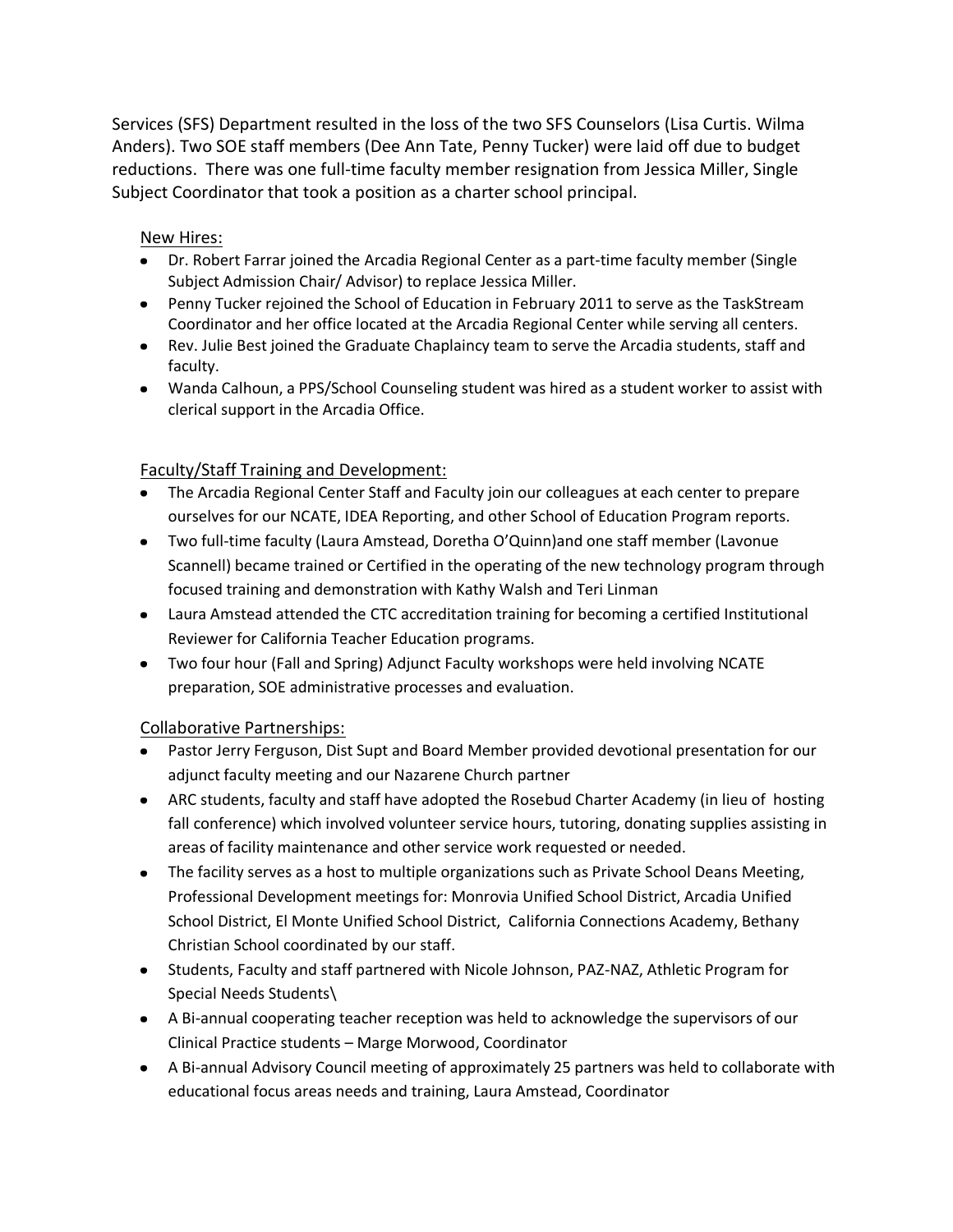#### Faculty /Staff/Student Highlights/Recognition/Workshops:

- Brent Forsee Adjunct Faculty received Doctorate in Education from USC
- Arpine Ovsepyan Adjunct Faculty Honored by NBA Clipper Organization at Teacher of the Year
- Dr. Doretha O'Quinn 2011- Outstanding Black Educator of the Year, National Sorority of Phi Delta Kappa
- Beth Chamberlain Los Angeles County Board of Education Outstanding Community Collaborator for Pupil Personal Services and School Counseling
- Robert Morwood –State of California Department of Consumer Affairs Board of Behavior Sciences, "Subject Matter Expert for the Licensed Education Psychologist" Written Examination Passing Score Workshop

Several Workshops were held by Arcadia Faculty:

Woodcrest Nazarene – Urban Education- Doretha O'Quinn/Trinika Barnett (student)- (joined by Jerry Childs, Daphne Jones for recruitment) Bethany Christian School – Teacher Strategies – Laura Amstead Bethany Christian School and Wilmington Christian School – Brain Development – Jerry Childs Multiple District Partnership with BTSA Programs Representatives – Laura Amstead, Jerry Childs, Beth Chamberlain, Marge and Robert Morwood

Outreach Highlights:

- A new cohort began in Downey Unified School District for the Multiple and Single Subject Clear Credential Program through Outreach efforts
- Multiple partnerships in South Bay began through Outreach with Public, Private (Christian and Catholic) and Charter Schools

**Bakersfield Regional Center Dr. Jill Hamilton-Bunch, SOE Associate Dean End of Year Highlights 2010-2011**

### **To Teach—Equip**

New Faculty and Staff: This year we welcomed Monique DeLeon to our staff as administrative assistant.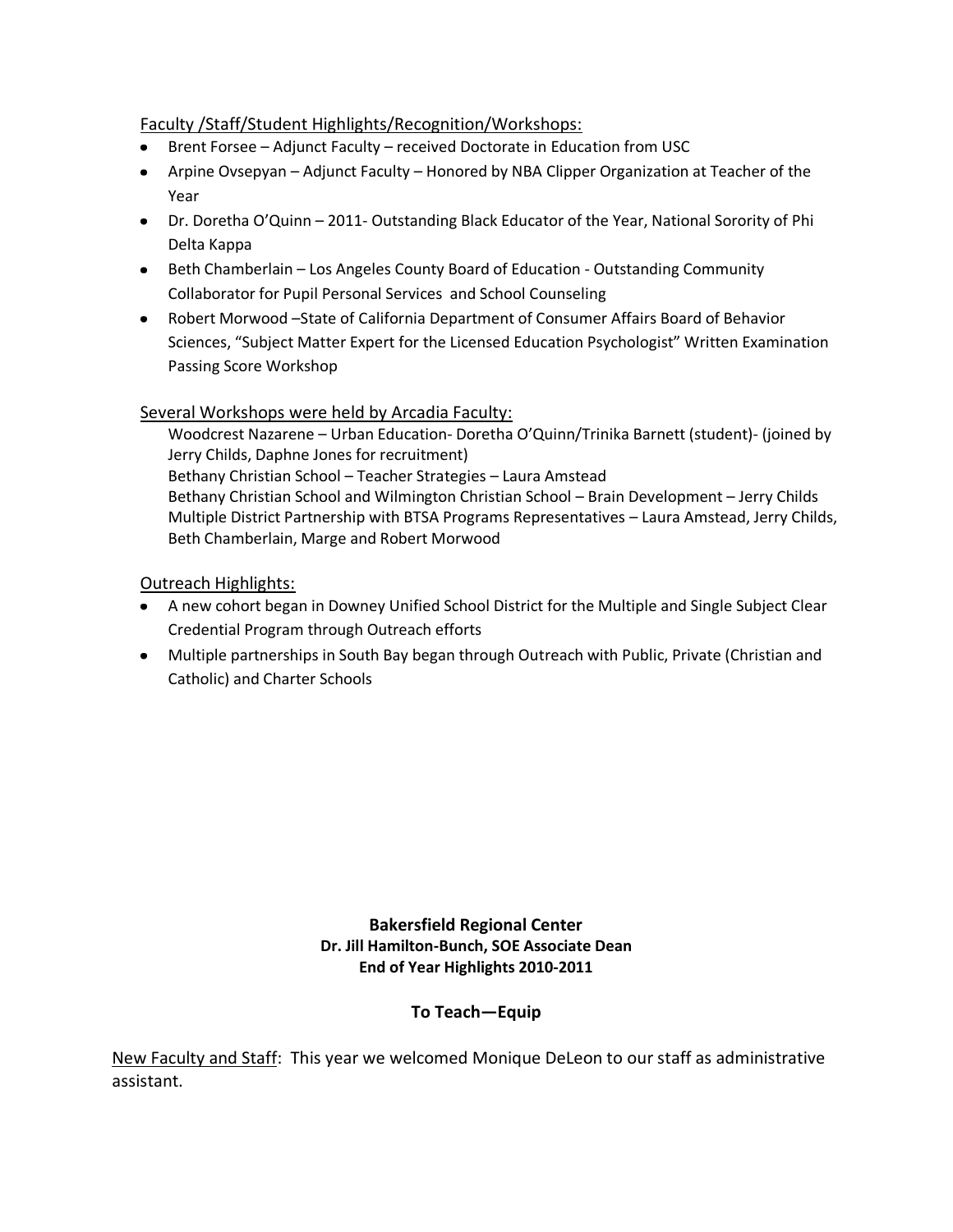New Program: We have added the Pupil Personnel Services (PPS) master's degree and credential to the programs offered in Bakersfield. We are excited about this new program.

Tulare County IMPACT Partnership: For several years the Bakersfield Regional Center has participated in a partnership with the Tulare County Office of Education's IMPACT program. The IMPACT program delivers instruction approved through the California Commission on Teacher Credentialing to aspiring special education teachers. In partnership with IMPACT, Point Loma offers the new degree of Master of Arts in Special Education that was just approved by WASC in September, 2010. We continue to offer this master's and are excited to welcome a new cohort of students in summer 2011.

Remodel and Building Improvements: In Fall 2010, we began a construction project to modernize and revitalize our classrooms and offices. All offices and classrooms will now be located on the third floor while in the past some of the staff offices were on the first floor and everything else was on the third floor. Many improvements, such as additional conference space, an updated student lounge, as well as additional technology are in the process of being provided.

### **To Shape—Transform**

Participation in the Learning to Teach Continuum: We continue to participate in alliances with our local BTSA and IHE communities. We attend monthly meetings to coordinate services to ensure that our teachers have a seamless transition into the classroom as they begin their teaching lives. These articulation opportunities also allow us to work closely with local school districts to impact the instruction that is taking place in classrooms. We also continue to partner with the KCSOS Intern Teacher Program Consortium and have built a reputation for providing districts with well-prepared interns and consistent new-teacher support. While some area universities only require interns to satisfy the minimum 120 pre-service hours, Point Loma interns meet the "enhanced" standards of the KCSOS Consortium – meaning they have more than 60 hours of training in Teaching Language Learners and are thus better equipped to serve a diverse student population. This distinctive has been invaluable in promoting positive relationships with our fellow educational stakeholders.

### **To Send—Empower**

Faculty Involvement in the Local Educational Community: Faculty continues to be involved in the local educational community in support and research capacities. Involvement includes the following districts: Panama Buena Vista, Kern County Superintendent of Schools, Greenfield Union, Kern High School, Taft City Schools, Edison School District, Fairfax School District, Lamont School District, Elk Hills School District, Vineland School District and Bakersfield City School District. These efforts serve to empower both the in-service teachers serving these districts as well provide support for the Point Loma candidates who now serve in these districts.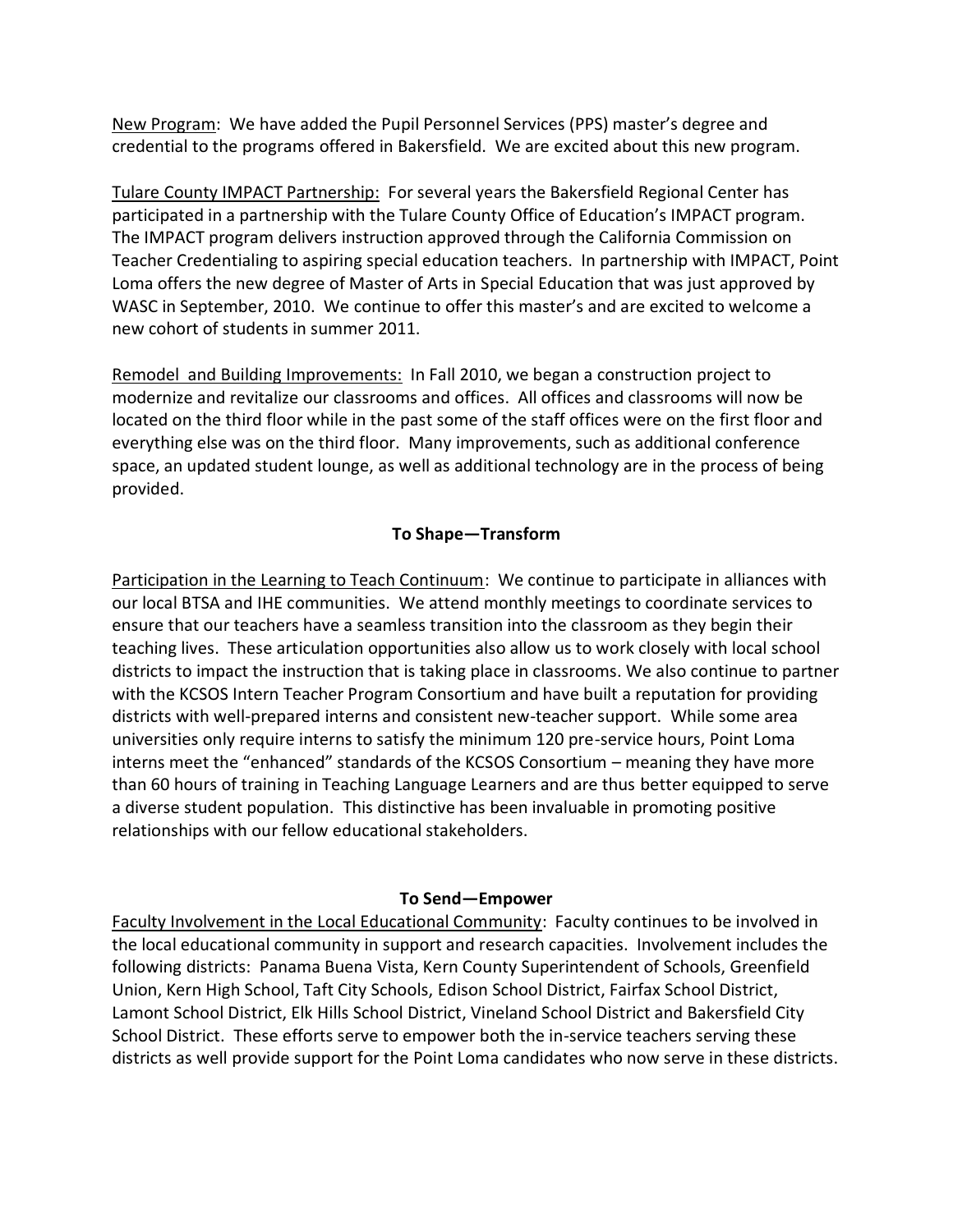#### **Inland Empire Regional Center Dr. Gary McGuire, SOE Associate Dean Program Highlights for 2010-2011**

#### **To Teach**

Our Programs: Even in the face of the continuing budget crisis in public education, the Inland Empire Regional Center has led the way in taking an innovative look at how the School of Education partners with local school districts to provide our quality programs in a manner that is accessible and attractive to potential candidates. Chief among these efforts are:

- An ongoing partnership with Corona-Norco Unified School District to provide the Added Authorization in Special Education/Autism Spectrum Disorder program
- The development of a PSCE version of the Autism program
- Implementation of new partnerships with Lake Elsinore and Rialto Unified School Districts to provide the Autism program
- Partnering with Beyond Technology Education to provide graduate credit to private school teachers across the state of California for educational technology courses
- The completion of two sections of our CSET Mathematics Preparation PSCE courses

Our Prospects for the Future: The partnerships and visibility we have enjoyed due to both our past relationships with districts and our expanding relationships and role as a provider of high quality educational leadership and special education programs in the Inland Empire set the foundation for continued success of our programs.

### **To Shape**

Participation in Local BTSA Programs: The Inland Empire Regional Center continues to maintain partnership agreements with over twenty local school districts. In addition, the Center continues its partnership with the Riverside County Office of Education which serves one of the largest bases of beginning teachers in the state which authorized PLNU as a provider of higher education support for beginning teacher training. The Inland Empire Associate Dean also served on the Steering Committees of three local district BTSA programs. We look forward to continuing to serve as an Institution of Higher Education partner with our local new teacher programs and to being a resource to support the programs and the new teachers they serve. Statewide Recognition of the Professional Clear Administrative Services Credential Program: The PLNU School of Education Professional Clear Administrative Services Credential program is one of only three programs in the state which provide induction coaching for new administrators. All of the university coaches have been trained and certified as leadership coaches through the Association for California School Administrators (ACSA) and New Teacher Center coaching network. Because of our continuing involvement in this network, the School of Education has received statewide visibility as a key player in administrator preparation and support both from ACSA and CTC.

### **To Send**

Faculty Accomplishments: During the 2010-2011 academic year the following Inland Empire Regional Center Faculty were honored with promotions/awards: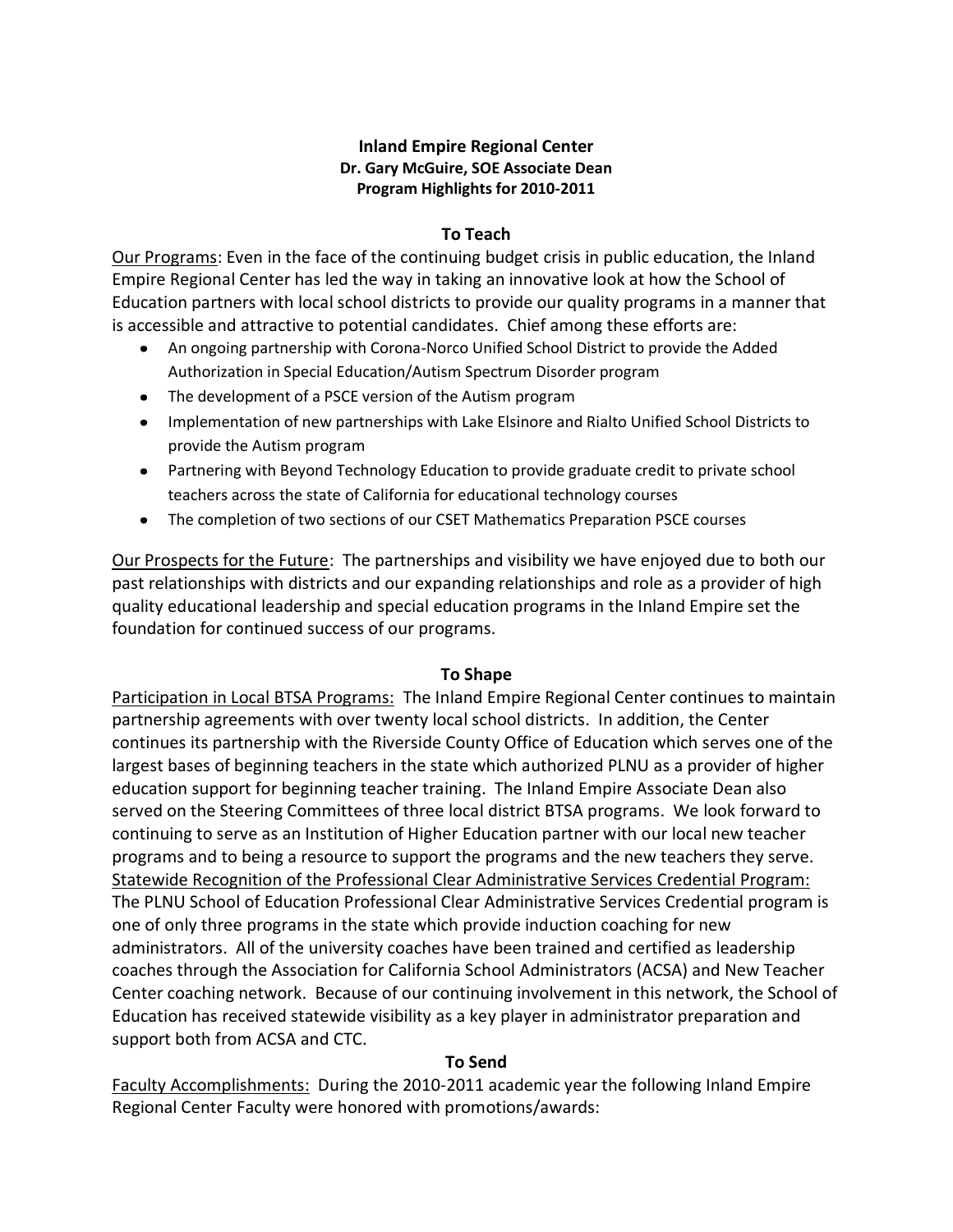| Dr. Craig Bartholio: | Successfully defended his dissertation at USC                  |
|----------------------|----------------------------------------------------------------|
| Gary McGuire:        | Served on the CTC Board of Institutional Reviewers for several |
|                      | University Accreditation Program Assessments                   |

IE Graduate Promotions and Awards: During the 2010-11 academic year the following Inland Empire graduates were honored with promotions/awards:

Laurie Warner: Promoted to Assistant Principal at Anna Borba Fundamental School in the Chino Valley Unified School District

Even in the face of the continuing funding crisis in education, Inland Empire special education candidates and graduates have either obtained teaching positions or maintained their positions as a result of the quality and reputation of the education and training they received at PLNU. As our adjunct faculty and our graduate populations continue to grow, we look forward to seeing more and more of our PLNU family serve as leaders in their schools, districts, and communities and thus expand the work as well as carry out the mission of PLNU beyond our walls and into the lives of countless numbers of K-12 students and their families throughout the Inland Empire and beyond.

#### **Mission Valley Regional Center Dr. Conni Campbell, SOE Associate Dean Program Highlights for 2010-2011**

### **To Teach, To Shape, To Send**

Our Programs: Even in the face of the continuing budget crisis in public education, the Mission Valley Regional Center is committed to working with current candidates and with local school districts to provide our quality programs in a manner that supports best teaching practices for our K-12 students. Chief among these efforts are:

- We provide a series of "Super Saturday" workshops, free to our private and public school district partners, on effective teaching strategies for all students, including those with special needs. Our own candidates participate side by side with veteran teachers in these workshops and grow from their experience and knowledge.
- Our faculty provide on-site workshops to teachers in partner schools specific to their needs
- We have hired several new adjunct faculty this year who are experts in their field and on the cutting edge of instruction, technology and learning theory.